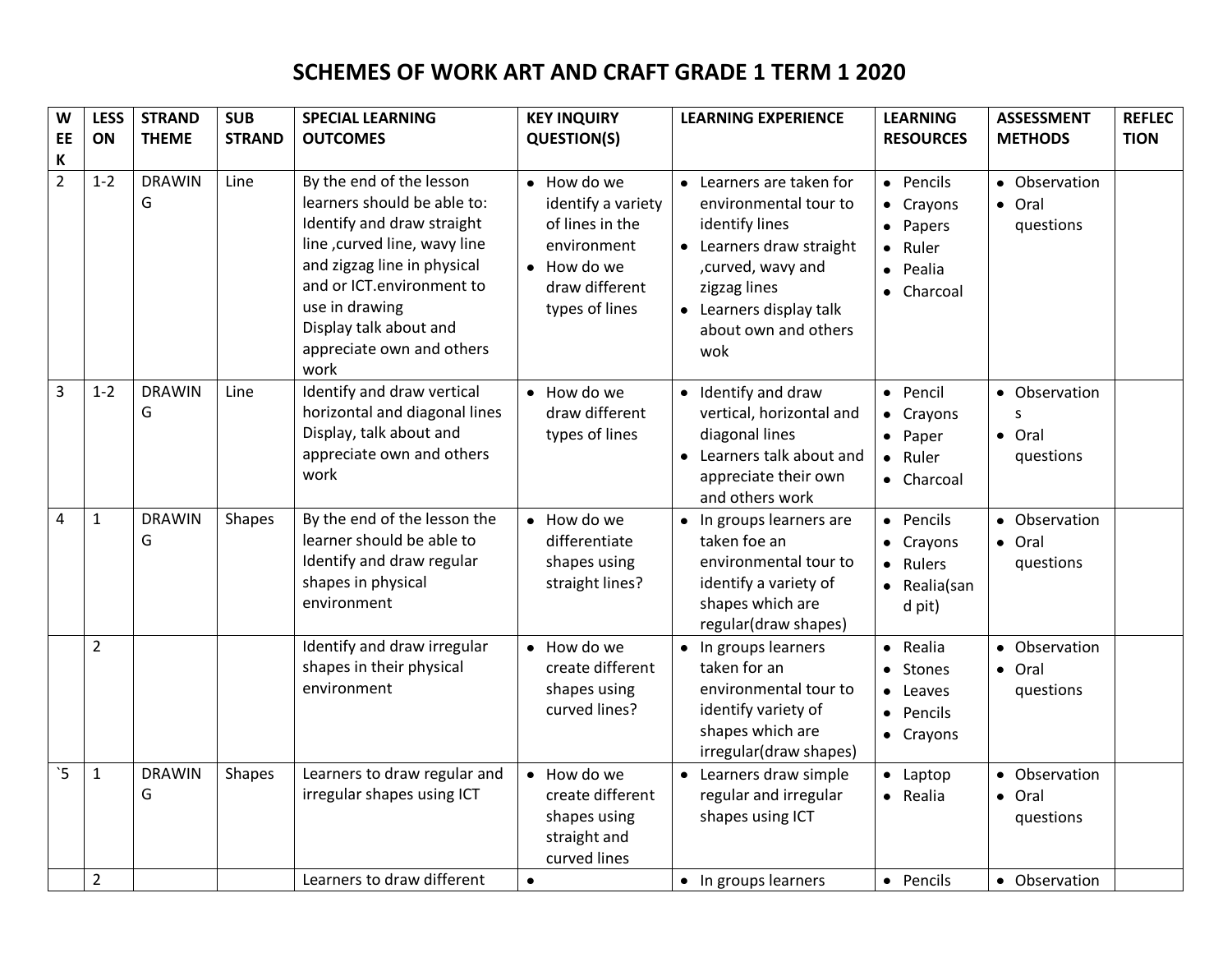| 6              | $\mathbf{1}$   | <b>DRAWIN</b><br>G              | Texture           | shape and display, talk about<br>and appreciate own and<br>other work<br>By the end of the lesson<br>learners should be able to: | • How do we<br>identify texture                                                                              | display, talk about and<br>appreciate their own<br>and others work<br>• Learners are taken for<br>an environmental tour | • Crayons<br>Ruler<br>$\bullet$<br>Realia<br>$\bullet$<br>Charcoal<br>$\bullet$<br>Realia<br>$\bullet$<br>(stones | • Oral<br>questions<br>· Oral<br>questions |  |
|----------------|----------------|---------------------------------|-------------------|----------------------------------------------------------------------------------------------------------------------------------|--------------------------------------------------------------------------------------------------------------|-------------------------------------------------------------------------------------------------------------------------|-------------------------------------------------------------------------------------------------------------------|--------------------------------------------|--|
|                |                |                                 |                   | Identify a variety of textures<br>in physical environment<br>(smooth and rough)                                                  | • How do we<br>differe4nciate<br>textures                                                                    | to experience and<br>differentiate texture<br>through touch                                                             | fruits)<br>Sand soil,<br>$\bullet$<br>trees,<br>leaves,<br>etc.                                                   | • Observation<br>• Discussion              |  |
|                | $\overline{2}$ |                                 |                   | Identify, draw and color<br>variety of objects, items in<br>the physical environment<br>(smooth and rough)                       | $\bullet$                                                                                                    | • Learners to identify,<br>draw and colour be<br>variety of objects/<br>items in the physical<br>environment            | Pencils<br>$\bullet$<br>Crayons<br>٠<br>Physical<br>$\bullet$<br>environme<br>nt                                  | • Oral<br>questions<br>• Observation       |  |
| $\overline{7}$ | $\mathbf{1}$   | <b>DRAWIN</b><br>G              | Texture           | Identify a variety of texture in<br>ICT `                                                                                        | • How do we<br>identify texture?                                                                             | Individually, learners<br>create simple smooth<br>hand rough textures<br>using current<br>technologies                  | ICT<br>$\bullet$<br>Realia<br>$\bullet$                                                                           | • Oral<br>questions<br>• Observation       |  |
| 8              | $\mathbf{1}$   | <b>PATTERN</b><br><b>MAKING</b> | Dot<br>pattern    | Observe objects with dot<br>pattern in the physical or ICT<br>environment to help in<br>making of patterns in pattern<br>making  | • How do we<br>identify dot<br>pattern in our<br>environment                                                 | Learners are taken for<br>an environmental and<br>or digital tour to<br>observe different dot<br>pattern                | $\bullet$ ICT<br>devices<br>Other<br>$\bullet$<br>relevant<br>resources<br>from the<br>environme<br>nt            | • Observation<br>• Oral<br>questions       |  |
|                | $\overline{2}$ |                                 |                   | Making patterns in colour<br>using dots                                                                                          | What colour do<br>$\bullet$<br>you like in<br>making dot<br>patterns<br>• How do you<br>make dot<br>patterns | • Individually learners<br>make patterns in colour<br>using dots                                                        | • Papers<br>Pencils<br>$\bullet$<br>Colours<br>$\bullet$<br>etc.                                                  | • Observation<br>• Oral<br>questions       |  |
| 9              | $\mathbf{1}$   | <b>PATTERN</b><br><b>MAKING</b> | Number<br>pattern | Observe numeral pattern in<br>the physical and / or ICT<br>environment, as a motivation                                          | How do we<br>$\bullet$<br>identify numeral<br>patterns in our                                                | • In a group, learners be<br>taken for an<br>environmental tour to                                                      | $\bullet$ ICT<br>devices<br>• Containers                                                                          | • Discussions<br>• Observation<br>• Oral   |  |